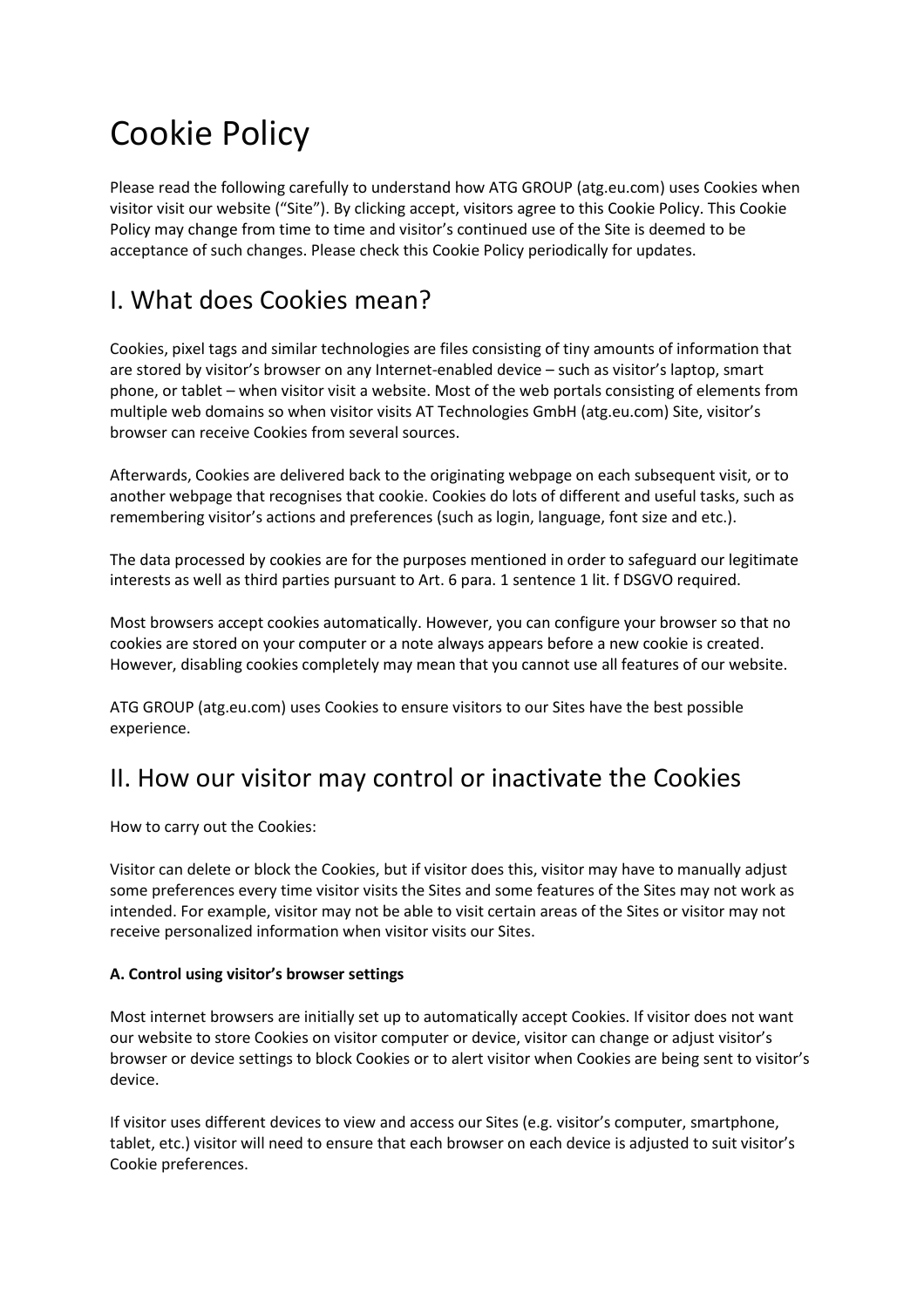The procedures for changing visitor's settings and Cookies differ from browser to browser. If necessary, use the help function on visitor's browser or click on one of the links below to go directly to the user manual for visitor's browser.

- Disable Cookies in Internet Explorer >> Click here
- Disable Cookies in Chrome >> Click here
- Disable Cookies in Safari >> Click here
- Disable Cookies in FireFox >> Click here
- Disable Cookies in Safari IOS >> Click here
- Disable Cookies in Google Android >> Click here

**More info.** To find out more about Cookies, including how to see what Cookies have been set and how to manage and delete them, visit www.aboutcookies.org or www.allaboutcookies.org .

#### **B. Alternative Tools for Exercising Choice**

We, or other parties we do business with, may place or recognize unique Cookies or other technologies placed on visitor's browser when visitor visit our Sites to collect information about visitor's use of the website and visitor's other online activities over time and across different websites and apps, and may use that information to serve interest-based advertisements to visitor as visitor browse the Internet.

- **DAA**: To opt-out of such collection and use for interest-based advertising by the Digital Advertising Alliance (DAA) participating companies, please visit: DAA's website.
- **EDAA**: To opt-out from the use of information about visitor's online activities for interestbased advertising by European Interactive Digital Advertising Alliance (EDAA) member companies, please visit: EDAA's website.
- **NAI**: To opt-out from the use of information about visitor's online activities for interestbased advertising by Network Advertising Initiative (NAI) member companies, please visit: NAI's website.

### III. Cookie Types AT Technologies GmbH prefers to use

We use different types of Cookies. Some Cookies described below might be stored in visitor's browser. Cookie descriptions

**Strictly Necessary Cookies** are necessary for the operation of our Sites. These Cookies are essential in helping visitor to move around our Sites and use the features, such as accessing secure areas of the Sites.

For example, we may use Strictly Necessary Cookies to:

To learn more about visitor's choices for receiving interest-based advertising or to opt-out, please review the information below:

- Identify visitor as being logged into the sites
- Provide access to protected areas of sites

Many of the Cookies placed through our Sites are **session Cookies**, while others are **persistent Cookies**, and some are "**first-party**" Cookies, while others are "**third-party**" Cookies.